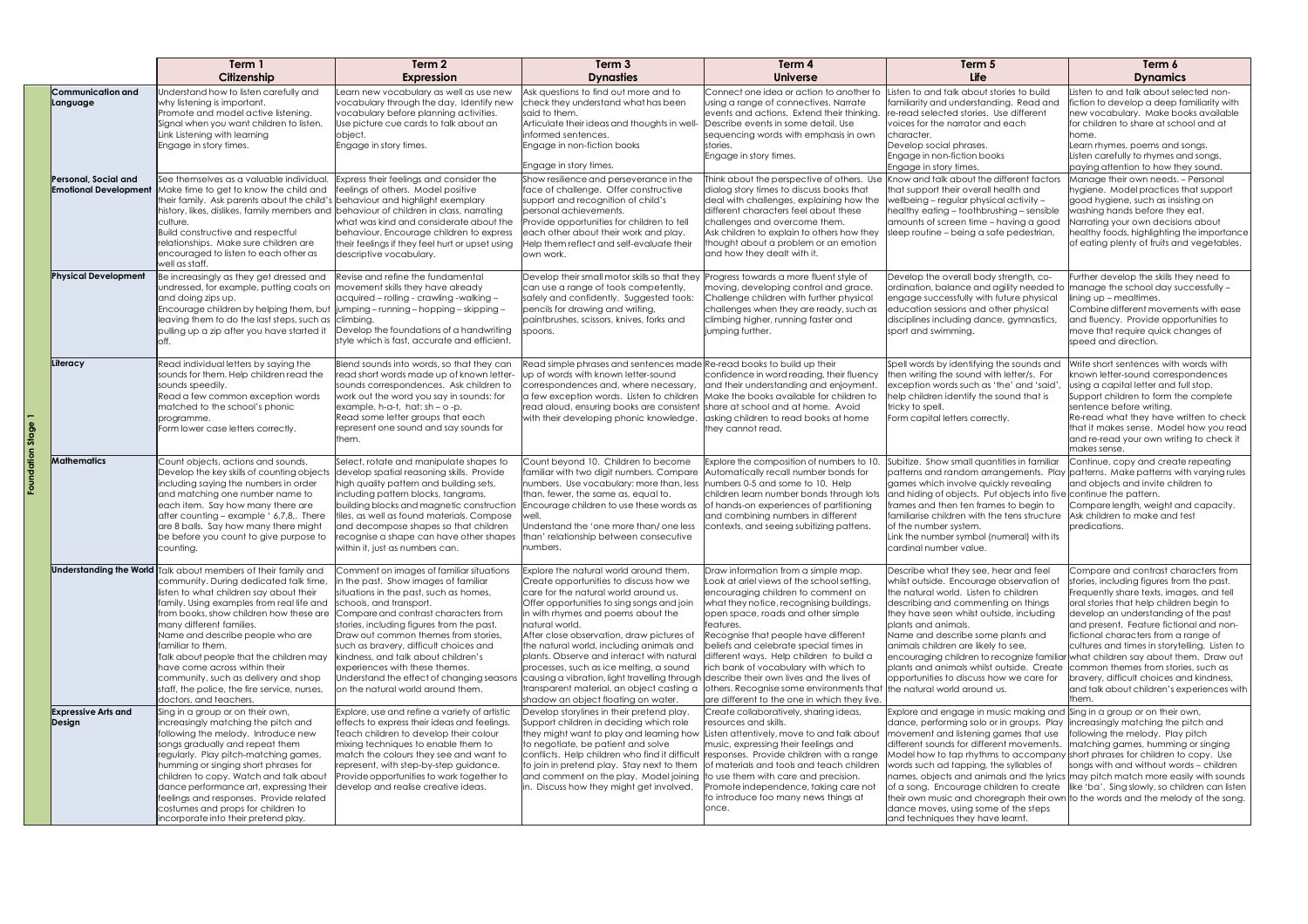|             |                                | Term 1<br>Citizenship                                                              | Term 2<br><b>Expression</b>                                                             | Term <sub>3</sub><br><b>Dynasties</b>                                                                 | Term 4<br><b>Universe</b>                                                          | Term 5<br><b>Life</b>                                                                 | Term 6<br><b>Dynamics</b>                                           |
|-------------|--------------------------------|------------------------------------------------------------------------------------|-----------------------------------------------------------------------------------------|-------------------------------------------------------------------------------------------------------|------------------------------------------------------------------------------------|---------------------------------------------------------------------------------------|---------------------------------------------------------------------|
|             | Main project                   | <b>Memory Box</b><br><b>Curriculum Driver - History</b>                            | <b>Muck, Mess and Mixtures</b><br>Curriculum Driver - Art                               | <b>Magnificent Monarchs</b><br><b>Curriculum Driver - History</b>                                     | <b>Splendid Skies</b><br>Curriculum Driver - Science                               | <b>Beachcombers</b><br>Curriculum Driver - Science                                    | <b>Humans</b><br>Curriculum Driver - Science                        |
|             | <b>English genres</b>          | Narrative                                                                          | Poetry<br>Postcards                                                                     | Diary<br>Poetry                                                                                       | Persuasive letter<br>Information Text Writing                                      | Biography                                                                             | Non-fiction<br><b>Adventure Narrative</b>                           |
|             | Text study                     | Last Stop on Market Street<br>The Queen's Hat                                      | <b>Firework Poetry</b><br>Meercat Christmas Mail                                        | The Great Fire of London Non-Fiction<br>Text: If I were in charge of the world                        | <b>Ice Planet</b><br>Information texts - plants                                    | Pirates<br><b>Grace Darling information text</b>                                      | In My Heart<br>When I Grow Up                                       |
|             | Science                        | Who am I?<br>Our body and Senses                                                   | <b>Celebrations</b><br>Light and Dark                                                   | Polar Places<br>Animals including Humans                                                              | Plants, animals and where we live                                                  | On Safari<br>Minibeasts<br>Ourselves and invertebrates                                | Squash, bend and twist                                              |
|             | Art                            | Art technology<br>Family portraits                                                 | Painting techniques<br>Colour Mixing                                                    | Print making<br>Model making – Kings and Queens                                                       | Drawing<br>Weather/seasons themed art                                              | <b>Beachcomber Art</b>                                                                | Responding to Art                                                   |
| ⋖           | <b>D&amp;T</b>                 | Plan, design and evaluate a healthy Taste Testing<br>picnic                        | Sorting and grouping foods                                                              | Design, make and evaluate<br>Construct castles and palaces                                            | Design, make and evaluate sun<br>catchers                                          | <b>Finger Puppets</b><br>Build a home for a hermit crab                               | Pushes and pulls                                                    |
| Cycle       | Geography                      | Map work and directional language<br>UK and capital cities<br>Local Area - Banbury | Food from around the world                                                              | Royal residences                                                                                      | Weather<br><b>Aerial Views</b><br>The equator                                      | Coastline features                                                                    |                                                                     |
| $\tilde{a}$ | <b>Maths</b>                   |                                                                                    |                                                                                         |                                                                                                       | <b>Hamilton Maths</b>                                                              |                                                                                       |                                                                     |
|             | <b>History</b>                 | Toys, objects, events and people -<br>past and present                             | Famous artists                                                                          | imeline of English and British<br>Monarchs                                                            | To learn about significant people in<br>the past                                   |                                                                                       | To learn about significant people in<br>the past                    |
|             | Computing                      | Online Safety                                                                      | <b>Animated Stories</b>                                                                 | Grouping and Sorting                                                                                  | Coding                                                                             | Grouping and Sorting                                                                  | Lego Builders                                                       |
|             | <b>Music</b>                   | Hey You!                                                                           | Rhythm - Banana rap.                                                                    | In the Groove                                                                                         | Round and Round                                                                    | Your imagination                                                                      | Reflect, rewind and replay                                          |
|             | Personal<br><b>Development</b> | Rights and Responsibilities Y1 SCARF                                               | Being my Best Y1 SCARF                                                                  | Me and my relationships Y1 SCARF                                                                      | Valuing difference Y1 SCARF                                                        | Growing and Changing Y1 SCARF                                                         | Keeping myself SAFE Y1 SCARF                                        |
|             | R.E                            | Christianity - Creation Story                                                      | Christianity - Christmas                                                                | Christianity - Jesus as a friend                                                                      | Christianity - Easter Palm Sunday                                                  | Judaism - Shabbat                                                                     | Judaism – Rosh Hashanah and Yom<br>Kuppur                           |
|             | P.E                            | Yr 1 Running / Fitness Circuits<br>Yr 2 Dodging / Fitness Circuits                 | Hands 1<br>Wide, narrow, curled                                                         | Feet 1<br>Linking                                                                                     | Hands 2<br>Seasons / weather                                                       | Jumping 1<br><b>Team Building</b>                                                     | Games for understanding<br>House Competitions / Sports Day          |
|             | Main project                   | Childhood<br><b>Curriculum Driver - History</b>                                    | <b>Beat, Band and Boogie</b><br><b>Curriculum Driver - Music</b>                        | <b>Dinosaur Planet</b><br><b>Curriculum Driver - History</b>                                          | <b>Moon Zoom</b><br>Curriculum Driver - Science/DT                                 | <b>Wriggle and Crawl</b><br>Curriculum Driver - Science                               | <b>Bounce</b><br>Curriculum Driver - PE                             |
|             | <b>English genres</b>          | Recount                                                                            | Narrative                                                                               | Persuasive letter                                                                                     | Narrative                                                                          | Non-chronological report                                                              | Narrative                                                           |
|             | <b>Text study</b>              | Poetry<br>Our Trip to the Woods                                                    | Instruction writing<br>My Christmas Star<br>How to make a                               | <b>Narrative</b><br>ce planet adventure park                                                          | Biography<br>Stardust<br><b>Biography of Neil Armstrong</b>                        | Narrative<br>The Crow's Tale<br><b>Hibernation texts</b>                              | Poetry<br>ittle Red Riding Hood - twisted tale                      |
|             | Science                        | When I am by myself<br>Animals including humans<br>Materials                       | <b>Materials Monster</b><br>Uses of everyday materials                                  | George and the dragon - legend<br>Little Masterchefs<br>Animals including humans                      | <b>Young Gardeners</b><br>Plants and animals                                       | Our local environment<br>Living things and their habitats                             | When I am by Myself poem<br>Healthy me<br>Animals including humans  |
|             | Art                            | Art technology<br>Sketching                                                        | Painting techniques<br>Explore colour, pattern, texture, line,<br>shape, form and space | Print making - dinosaur prints<br>Explore materials through making<br>dinosaur eggs                   | Drawing<br>Space inspired artwork                                                  | Observational drawings of minibeasts Explore materials and techniques<br>and habitats | Responding to Art<br>Golf ball and throw ball painting              |
| B           | <b>D&amp;T</b>                 | Face sculptures                                                                    | Designing and making musical<br>instruments                                             | Design, make and evaluate junk<br>dinosaurs and sock puppet dinosaurs                                 | Design, make and evaluate a rocket<br>or a space buggy                             | Design, make a evaluate a minibeast<br>home                                           | Design make and evaluate bouncy<br>balls and balloon-powered cars   |
| Cycle       | Geography                      | Local area and community -<br>Banbury.                                             |                                                                                         | Animals at risk of extinction                                                                         | Earth from space                                                                   | Map work - linking to minibeasts<br>Explore aerial photographs                        |                                                                     |
| Y1/20       | Maths                          | <b>Hamilton Maths</b>                                                              |                                                                                         |                                                                                                       |                                                                                    |                                                                                       |                                                                     |
|             | <b>History</b>                 | Changes in childhood over time<br>Childhood – past and present                     | To learn about significant people in<br>the past - famous musicians                     | Explore the lives of Significant people<br>from the past - Mary Anning<br>What happened to dinosaurs? | ives and events of significant people<br>from the past: astronauts/space<br>travel |                                                                                       | Explore the lives and events of<br>significant people from the past |
|             | Computing                      | Online safety                                                                      | Creating pictures                                                                       | Questioning                                                                                           | Coding                                                                             | Presenting ideas                                                                      | Making music                                                        |
|             | <b>Music</b>                   | Hands, feet and heart                                                              | Ho, Ho, Ho                                                                              | 'wanna' play in a band                                                                                | Zoo time                                                                           | Friendship song                                                                       | Reflect, rewind and replay                                          |
|             | Personal<br><b>Development</b> | Rights and Responsibilities Y4 SCARF                                               | Being my Best Y4 SCARF                                                                  | Me and my relationships Y4 SCARF                                                                      | Valuing difference Y4 SCARF                                                        | Growing and Changing Y4 SCARF                                                         | Keeping myself SAFE Y4 SCARF                                        |
|             | R.E                            | Christianity - What did Jesus teach?                                               | Christianity<br>Christmas - Jesus as a gift from God                                    | Judaism - Passover<br>slam - Prayer at home                                                           | Christianity - Easter Resurrection                                                 | Judaism - The Covenant<br>Islam - Community and Belonging                             | Judaism – Rites of Passage and good<br>works<br>Islam - Hajj        |
|             | P.E                            | Yr1 Running/ Fitness Circuits<br>Yr2 Dodging / Fitness circuits                    | Yr1 Hands / Body Parts<br>Yr2 Hands / Body Parts                                        | Yr 1 Feet / Pathways<br>Yr2 Feet / Pathways                                                           | Yr1 Hands 2 / Starry Night<br>Yr2 Hands 2 Starry Night                             | Yr 1 Jumping 1 / Team building<br>Yr 2 Jumping 1 / Team building                      | Games for understanding<br>House Comp/ Sports Day                   |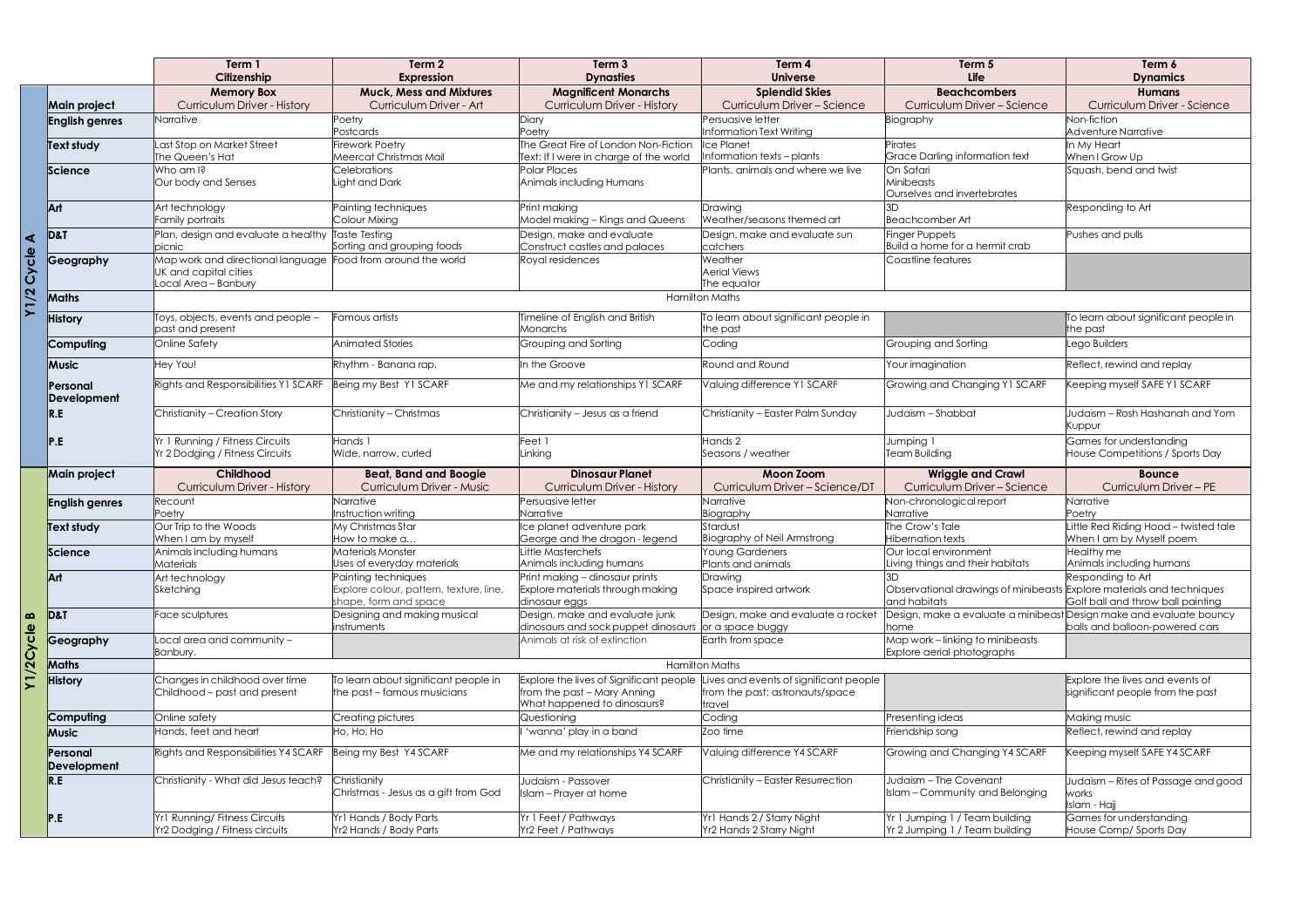|                      |                         | Term 1<br>Citizenship                              | Term 2<br><b>Expression</b>                                                 | Term <sub>3</sub><br><b>Dynasties</b>                         | Term 4<br><b>Universe</b>                                                          | Term 5<br><b>Life</b>                                    | Term 6<br><b>Dynamics</b>                                                                       |  |
|----------------------|-------------------------|----------------------------------------------------|-----------------------------------------------------------------------------|---------------------------------------------------------------|------------------------------------------------------------------------------------|----------------------------------------------------------|-------------------------------------------------------------------------------------------------|--|
|                      | <b>Main project</b>     | <b>Urban Pioneers</b>                              | Playlist                                                                    | <b>Through the Ages</b>                                       | <b>Misty Mountain Sierra</b>                                                       | <b>Blue Abyss</b>                                        | Sprint                                                                                          |  |
|                      |                         | Curriculum Driver - Art                            | Curriculum Driver - Music                                                   | <b>Curriculum Driver - History</b>                            | Curriculum Driver - Geography                                                      | Curriculum Driver - Science                              | Curriculum Driver-PE                                                                            |  |
|                      | <b>English genres</b>   | Narrative - Love Story                             | Poetry                                                                      | Narrative - Story                                             | Narrative - Tragedy                                                                | Narrative - Mystery                                      | Narrative – Myth                                                                                |  |
|                      |                         |                                                    | Narrative - Traditional Tale                                                | Non-Fiction - Holiday Brochure                                | Non-fiction - Script for a factual tour                                            | Non-Fiction - Non-chronological report Poetry            |                                                                                                 |  |
|                      | Text study              | The Blue Umbrella                                  | Asked the Boy Who Cannot See                                                | Stone Age Boy                                                 | Flood                                                                              | The Whale                                                | Theseus and the Minotaur                                                                        |  |
|                      |                         |                                                    | The Magic Paintbrush                                                        | <b>Skara Brae</b>                                             | Once upon a Raindrop                                                               | <b>Skeletons and Muscles</b>                             | Still I Rise                                                                                    |  |
|                      | Science                 | Food and Our Bodies                                | What's that Sound?                                                          | The Big Build                                                 | How Does your Garden Grow?                                                         | Living Things                                            | Forces and Magnets                                                                              |  |
|                      | Art                     | Graffiti<br>Digital alterations (Banksy)           | Expressionism: Painting Techniques                                          | Printing                                                      | Techniques - landscape images,                                                     | 3D art that uses the human form                          | Explore artwork linked to the<br>Olympics and sport                                             |  |
|                      | D&T                     |                                                    | Making guitars<br>Designing and evaluating earmuffs                         | Cook Well, Eat Well - Methods of<br>cooking                   | 3D modelling of a mountain range                                                   | Submarine                                                | Olympic medal for the next Olympic<br>games                                                     |  |
| $\blacktriangleleft$ | Geography               | Our local environment                              |                                                                             | Significant places in the UK                                  | Rivers and mountain ranges around<br>the world.                                    | Seas and oceans                                          | Locating countries.                                                                             |  |
|                      | <b>Maths</b>            |                                                    | <b>Hamilton Trust</b>                                                       |                                                               |                                                                                    |                                                          |                                                                                                 |  |
|                      | <b>History</b>          | Local history - Banbury                            | History of art/artists                                                      | Stone Age to the Iron Age,                                    | Significant people from the past                                                   | <b>HMS Challenger</b>                                    | Greeks-Olympic Games                                                                            |  |
| Y3/4 Cycle           | Computing               | Online Safety                                      | Simulations                                                                 | Graphing                                                      | Coding                                                                             | Presenting                                               | Touch Typing                                                                                    |  |
|                      | <b>Music</b>            | Local nursery rhymes<br>Developing notation skills | Mamma Mia!<br>Christmas Carols                                              | What stories does music tell us about<br>the past?            | How does music improve our world?                                                  | Lean on me                                               | Let your spirit fly                                                                             |  |
|                      | Personal<br>Development | <b>Rights and Responsibilities Y3 SCARF</b>        | Being my Best Y3 SCARF                                                      | Me and my relationships Y3 SCARF                              | Valuing difference Y3 SCARF                                                        | Growing and Changing Y3 SCARF                            | Keeping myself SAFE Y3 SCARF                                                                    |  |
|                      | $\overline{R.E}$        | Sikhism: Vaisakihi                                 | Judaism: Shavrot (Yr4)                                                      | Isalm: Eid (Yr4)                                              | Christianity: Holy Week (Yr4)                                                      | Judasim: Shabbat (Yr4)                                   | Hinduism: Janmashtami (Yr4)                                                                     |  |
|                      | P.E                     | <b>Health Related Fitness</b><br><b>Netball</b>    | Gymnastics-Symmetry/Asymmetry<br>Football                                   | Tag Rugby<br>Problem solving / Commination                    | <b>House Competitions</b><br>Water & Carnival of the Animals                       | Cricket<br>Competitions                                  | Rounders<br>Tennis                                                                              |  |
|                      | <b>MFL</b>              | am learning Spanish                                | Musical Instruments                                                         | Fruit                                                         | Colors & Numbers                                                                   | Presenting myself                                        | Family                                                                                          |  |
|                      | Main project            | Scrumdiddlyumptious                                | <b>Heroes and Villains</b>                                                  | <b>Traders and Raiders</b>                                    | <b>Tremors</b>                                                                     | <b>Predators</b>                                         | <b>Burps, Bottoms and Bile</b>                                                                  |  |
|                      |                         | <b>Curriculum Driver - DT</b>                      | <b>Curriculum Driver - Music</b><br>Narrative - Tradition Tale with a twist | <b>Curriculum Driver - Art</b><br>Narrative - Science Fiction | <b>Curriculum Driver - Geography</b><br>Non-fiction - Diary                        | <b>Curriculum Driver-Science</b><br>Narrative - Suspense | <b>Curriculum Driver-Science</b><br>Narrative – Comedy                                          |  |
|                      | <b>English genres</b>   | Narrative - Story<br>Narrative – Adventure         | Non-Fiction - Newspaper Report                                              | Non-fiction-Persuasive advert                                 | Non-fiction - Non-chronological<br>report                                          | Non-fiction - Balanced Argument                          | Non-fiction - Explanation                                                                       |  |
|                      | Text study              | Feast                                              | The True Story of Three Little Pigs                                         | The Iron Man                                                  | The Journal of Iliona - A Young Slave                                              | Wolves in the Walls                                      | The Incredible Book Eating Boy                                                                  |  |
|                      |                         | Charlie and the Chocolate Factory                  | Wizards Of Once                                                             | An alternative to plastic straws                              | Earthquakes                                                                        | Should we feed animals at National<br>Parks?             | Digestion Explanation: Gut Garden -<br>A Journey into the Wonderful World<br>of your Microbiome |  |
|                      | Science                 | Teeth and eating                                   | Power it up                                                                 | Light and Shadows                                             | Rocks, soils, and fossils                                                          | The Nappy Challenge                                      | ooking at States                                                                                |  |
|                      | Art                     | Fruit and vegetables                               | Bust of a hero or heroine.                                                  | <b>Deities</b><br>Anglo-Saxon pattern work.                   | Sketching, printmaking, and sculpture Sketching & Collage<br>to recreate ammonites |                                                          | Explore the work of a range of artists                                                          |  |
|                      | D&T                     | Soup                                               | Sock puppets                                                                | <b>Viking Shields</b><br>Anglo-Saxon charms                   | 3-D model volcano                                                                  | Predator habitat                                         | <b>Healthy Snacks</b><br>Digestive System                                                       |  |
| ≃                    | Geography               | Journey of a tropical fruit                        | World map, continents, time zones,<br>hemispheres.                          | Saxons<br>Viking raiders                                      | Ring of fire - Mapping Vesuvius<br>Natural disasters                               | Locate countries and describe<br>features.               |                                                                                                 |  |
| Cycle                | Maths                   |                                                    |                                                                             |                                                               | <b>Hamilton Trust</b>                                                              |                                                          |                                                                                                 |  |
| Y3/4                 | <b>History</b>          | James Lind                                         | Heroes and villains from the past                                           | Saxons<br>Viking raiders                                      | The Roman Empire                                                                   | Did early humans have predators?                         | History of medicine and the NHS<br>ncluding dentistry                                           |  |
|                      | Computing               | <b>Online Safety</b>                               | Animation                                                                   | <b>Effective Searching</b>                                    | Coding                                                                             | Logo                                                     | <b>Making Music</b>                                                                             |  |
|                      | Music                   | How does music bring us together?                  | Music appreciation                                                          | When Good King Arthur Ruled This                              | Volcanic soundscapes                                                               | The Dragon Song                                          | Composing, writing, and making                                                                  |  |
|                      | <b>Personal Dev</b>     | <b>Rights and Responsibilities Y4 SCARF</b>        | Graphic score; Composition<br>Being my Best Y4 SCARF                        | Land.<br>Me and my relationships Y4 SCARF                     | Pompeii soundscapes<br>Valuing difference Y4 SCARF                                 | Growing and Changing Y4 SCARF                            | music.<br>Keeping myself SAFE Y4 SCARF                                                          |  |
|                      |                         |                                                    |                                                                             |                                                               |                                                                                    |                                                          |                                                                                                 |  |
|                      | R.E                     | Islam<br>Hajj (Yr3)                                | <b>Buddhism</b><br>Kathina (Yr4)                                            | Sikhism<br>Guru Nanek (Yr3)                                   | Christianity<br>Lent (Yr3)                                                         | Hinduism<br>Ganesh (Yr3                                  | <b>Buddhism</b><br>Vesak (Yr3)                                                                  |  |
|                      | P.E                     | Basketball                                         | Hockey                                                                      | Handball, Dodgeball                                           | <b>House Competitions</b>                                                          | Cricket                                                  | Rounders                                                                                        |  |
|                      |                         | <b>Health Related Fitness</b>                      | <b>Bridges</b>                                                              | Orienteering                                                  | <b>Extreme Earth</b>                                                               | Competitions                                             | Tennis                                                                                          |  |
|                      | <b>MFL</b>              | Core Phonics                                       | Los Animales                                                                | Little Red Riding Hood                                        | can                                                                                | My Class                                                 | At the cafe                                                                                     |  |

| Term <sub>5</sub><br>Life                                            | Term 6<br><b>Dynamics</b>                                                                                                         |
|----------------------------------------------------------------------|-----------------------------------------------------------------------------------------------------------------------------------|
| <b>Blue Abyss</b><br>Curriculum Driver - Science                     | <b>Sprint</b><br>Curriculum Driver-PE                                                                                             |
| Narrative - Mystery<br>Non-Fiction - Non-chronological report Poetry | Narrative - Myth                                                                                                                  |
| The Whale<br><b>Skeletons and Muscles</b>                            | Theseus and the Minotaur<br>Still I Rise                                                                                          |
| Living Things                                                        | Forces and Magnets                                                                                                                |
| 3D art that uses the human form                                      | Explore artwork linked to the<br>Olympics and sport                                                                               |
| Submarine                                                            | Olympic medal for the next Olympic<br>games                                                                                       |
| Seas and oceans                                                      | Locating countries.                                                                                                               |
|                                                                      |                                                                                                                                   |
| <b>HMS Challenger</b>                                                | Greeks-Olympic Games                                                                                                              |
| Presenting                                                           | <b>Touch Typing</b>                                                                                                               |
| Lean on me                                                           | Let your spirit fly                                                                                                               |
| Growing and Changing Y3 SCARF                                        | Keeping myself SAFE Y3 SCARF                                                                                                      |
| Judasim: Shabbat (Yr4)                                               | Hinduism: Janmashtami (Yr4)                                                                                                       |
| Cricket<br>Competitions                                              | Rounders<br>Tennis                                                                                                                |
| Presenting myself                                                    | Family                                                                                                                            |
| <b>Predators</b><br><b>Curriculum Driver-Science</b>                 | <b>Burps, Bottoms and Bile</b><br><b>Curriculum Driver-Science</b>                                                                |
| Narrative - Suspense<br>Non-fiction - Balanced Argument              | Narrative - Comedy<br>Non-fiction - Explanation                                                                                   |
| Wolves in the Walls<br>Should we feed animals at National<br>Parks?  | The Incredible Book Eating Boy<br>Digestion Explanation: Gut Garden -<br>A Journey into the Wonderful World<br>of your Microbiome |
| The Nappy Challenge                                                  | ooking at States                                                                                                                  |
| Sketching & Collage                                                  | Explore the work of a range of artists                                                                                            |
| Predator habitat                                                     | <b>Healthy Snacks</b><br>Digestive System                                                                                         |
| Locate countries and describe<br>features.                           |                                                                                                                                   |
| Did early humans have predators?                                     | History of medicine and the NHS                                                                                                   |
|                                                                      | ncluding dentistry                                                                                                                |
| Logo<br>The Dragon Song                                              | <b>Making Music</b><br>Composing, writing, and making                                                                             |
|                                                                      | music.                                                                                                                            |
| Growing and Changing Y4 SCARF                                        | Keeping myself SAFE Y4 SCARF                                                                                                      |
| Hinduism<br>Ganesh (Yr3                                              | <b>Buddhism</b><br>Vesak (Yr3)                                                                                                    |
| Cricket                                                              | Rounders                                                                                                                          |
| Competitions<br>My Class                                             | Tennis<br>At the cafe                                                                                                             |
|                                                                      |                                                                                                                                   |